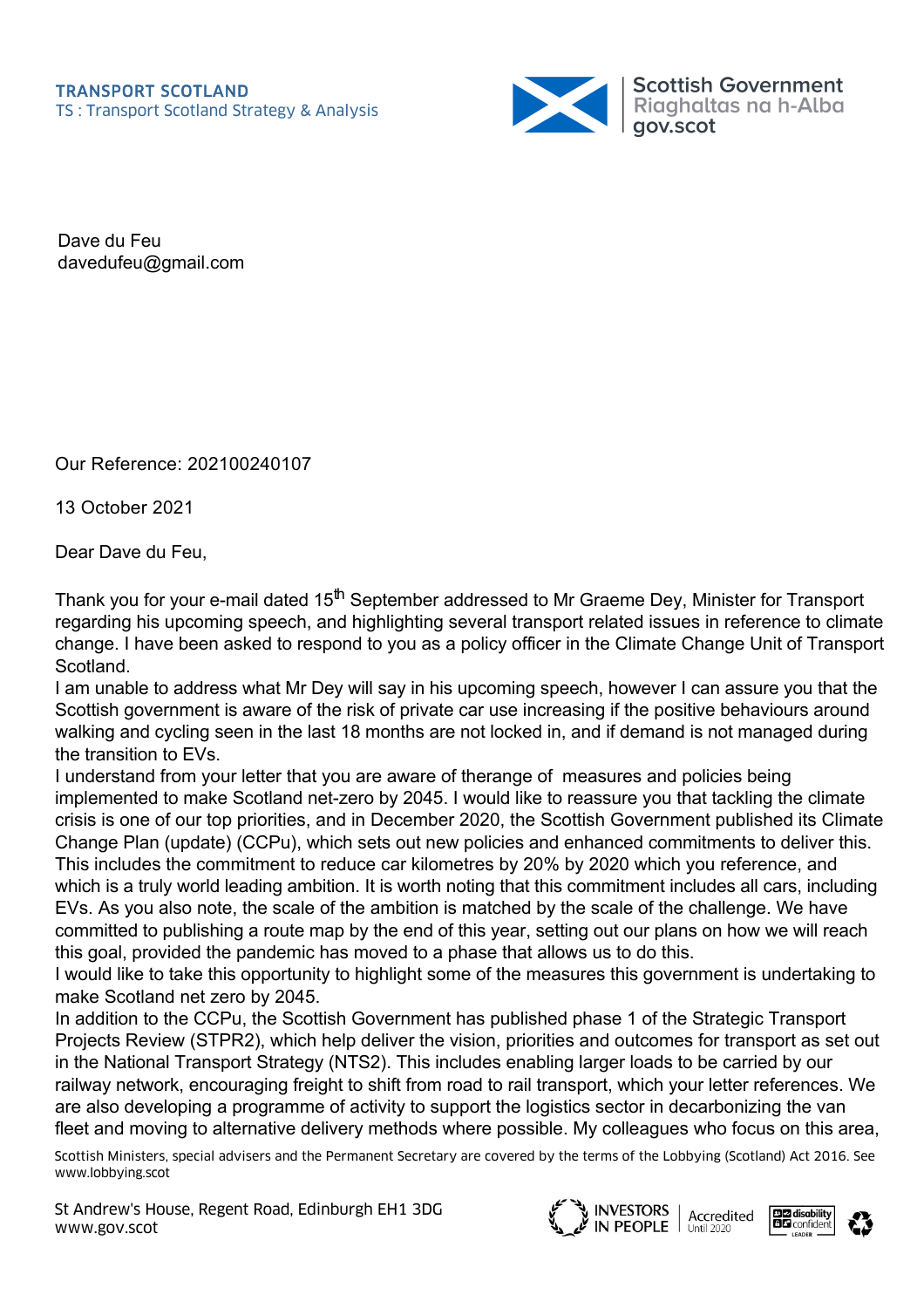recently published research carried out by CXC on "last mile" delivery that is currently being evaluated. The findings of the research can be viewed here: [Last mile delivery in Scotland \(climatexchange.org.uk\)](https://www.climatexchange.org.uk/research/projects/last-mile-delivery-in-scotland/) This Sustainable Investment Hierarchy is embedded in STPR2 which is considering future transport investment plans, with phase 2 to publish later this year. STPR2 will cover the strategic road and rail networks, and national infrastructure investment to support active travel and island connectivity. It will provide an evidence base to inform future transport investment plans, and as part of a range of actions, we will need to manage demand and reduce the need to travel by unsustainable modes.

The sustainable travel hierarchy promotes travel planning, walking, cycling, public transport and bike, car, or ride sharing in preference to single occupancy car use for movement of people. Alongside walking, cycling and public transport – developments in car, lift and bike sharing also further sustainable travel options, by providing viable alternatives to single occupancy car journeys across Scotland. In your letter, you also reference the promotion of electric vehicles. We support the development of viable, sustainable travel networks which offset the need for individual car ownership and we fund initiatives through CoMoUK and Energy Saving Trust to provide and help promote sustainable shared travel options across the country. It may be useful to note and promote their blog on e-cargo bikes. If [you have not seen this, it can found on the following link: Why an ecargo bike isn't just for businesses -](https://energysavingtrust.org.uk/why-an-ecargo-bike-isnt-just-for-businesses/) Energy Saving Trust. Shared transport options for cars and for bikes are an important part of our sustainable transport hierarchy, as outlined in NTS2. We want more people to discover the benefits of walking, wheeling, cycling, public and shared transport where these options are available for everyday journeys.

We have been moving to sustain positive behaviour changes arising from the pandemic to support the 20% commitment. Our actions include the £39 million Spaces for People initiative, which funded local authorities to deliver temporary walking and cycling routes and enable social distancing during the crisis. This is also supported by an increased focus on localism in last year's Programme for Government, for example our commitment on 20 minute neighbourhoods – where people can meet their needs within a 20 minute walk and live, work and learn in communities close to home – and on the Work Local Challenge Programme to support flexible, remote and local working choices. Local interventions will play a key role in supporting the transformation, including measures such as road space reallocation, parking measures, and taking account of the implications for transport when making spatial planning and land use decisions.

In order to deliver this ambitious policy along with all the commitments outlined in CCPu, we will look at all options and engage with a full range of stakeholders. I have added your details to my stakeholder database for inclusion in future events and have also noted your suggestions. As we explore how Scotland's can meet this target, taking in to consideration the challenges it brings, we will also undertake a full range of impact assessments. These combined with the input of stakeholders will ensure all voices are heard, helping shape the route map.

This is a national ambition but does not mean that all interventions will be implemented at a national level. We are working in partnership with CoSLA in order to build in the views of all local authorities across Scotland, recognising the unique needs and circumstances of each. This government is committed to delivering changes in a fair and just way through a Just Transition.

I thank you again for your support as we work to develop the route map. Your views and suggestions along with the work your organisation undertakes, will be invaluable as we engage on this policy, and work to deliver a net zero Scotland by 2045.

Yours sincerely

Scottish Ministers, special advisers and the Permanent Secretary are covered by the terms of the Lobbying (Scotland) Act 2016. See www.lobbying.scot

St Andrew's House, Regent Road, Edinburgh EH1 3DG www.gov.scot